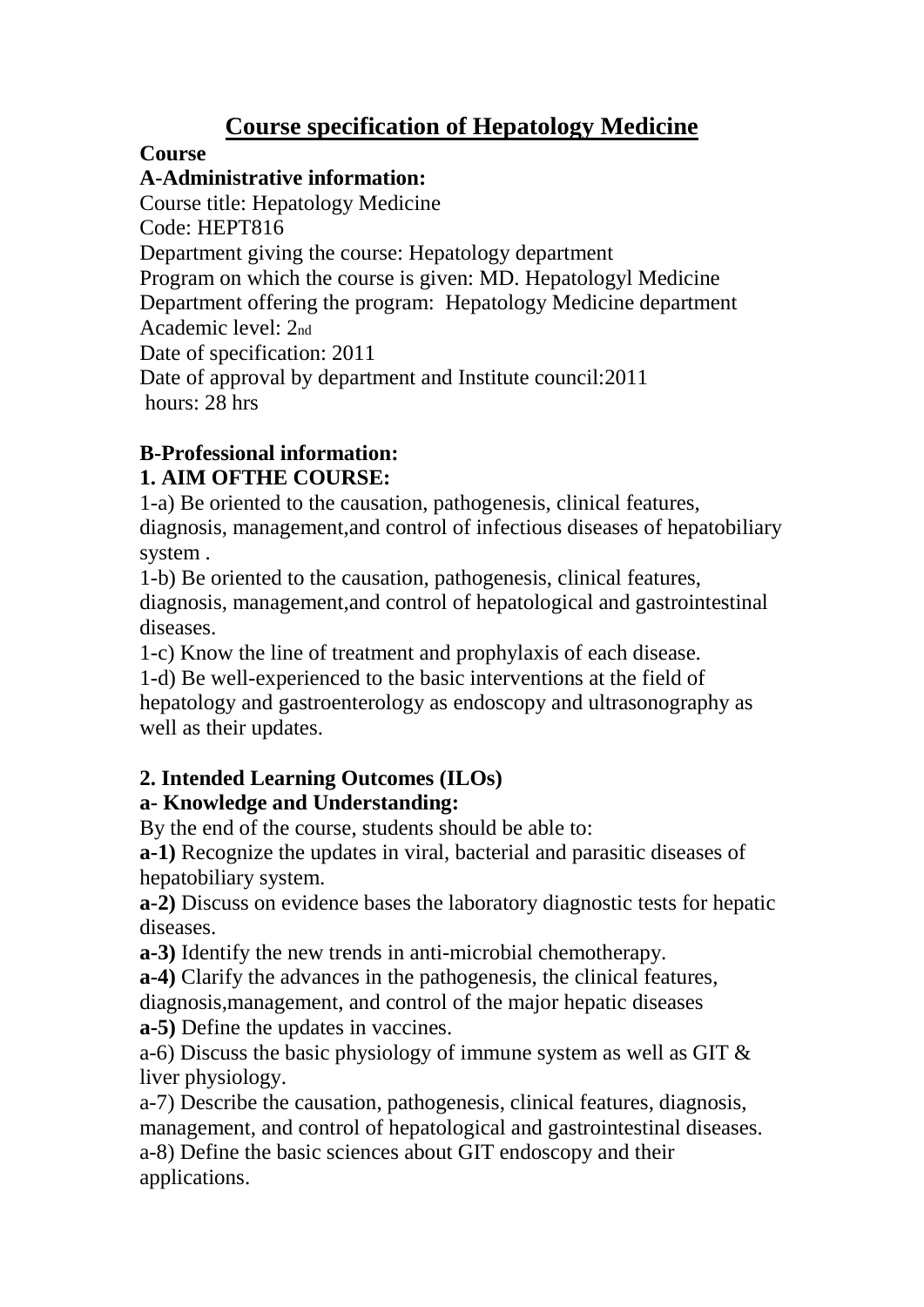**a-9)** Approve the ethical and legal principles of medical and professional practice.

**a-10)** Apply the principles of quality assurance in medical practice. a-11) Appraise the principles, methods, ethics, and various tools of medical research.

### **b- Intellectual Skills**

By the end of the course, the students should be able to:

b-1) Apply different types of investigations to reach the diagnosis.

b-2) Apply full clinical skills in optimal manner so as to reach the diagnosis.

b-3) Suggest differential diagnosis and the provisional diagnosis.

b-4) Suggest provisional diagnosis after taking full history of the patient.

b-5) Conclude the final diagnosis.

# **C- Professional and Practical Skills**

By the end of the course, the students should be able to:

c-1) Perform abdominal u/s.

c-2) Perform upper and lower gastro intestinal endoscopy.

c-3) Perform ERCP.

**c-4)** Evaluate medical methods and tools used in infectious dis.,

Hepatology &

gastroenterology and share in its development and progress.

**c** .5- Use recent technological tools in the professional practice of tropical medicine.

# **d- General and Transferable Skills**

By the end of the course, the students should be able to:

d-1) Increase their clinical sense.

d-2) Proper history taking from the patient and treat them.

### **3- Course contents:**

**Clinical infectious diseases** which includes:

1.Acute & chronic viral hepatitis.

2. Pathogenesis of microbial diseases and parasitological diseases of hepaobiliary system .

3. Principles of immunology.

4. Antimicrobial therapy.

# **Clinical Hepatology & gastroenterology**

1. Basic anatomy, histology and physiology of the liver.

2. Liver cirrhosis.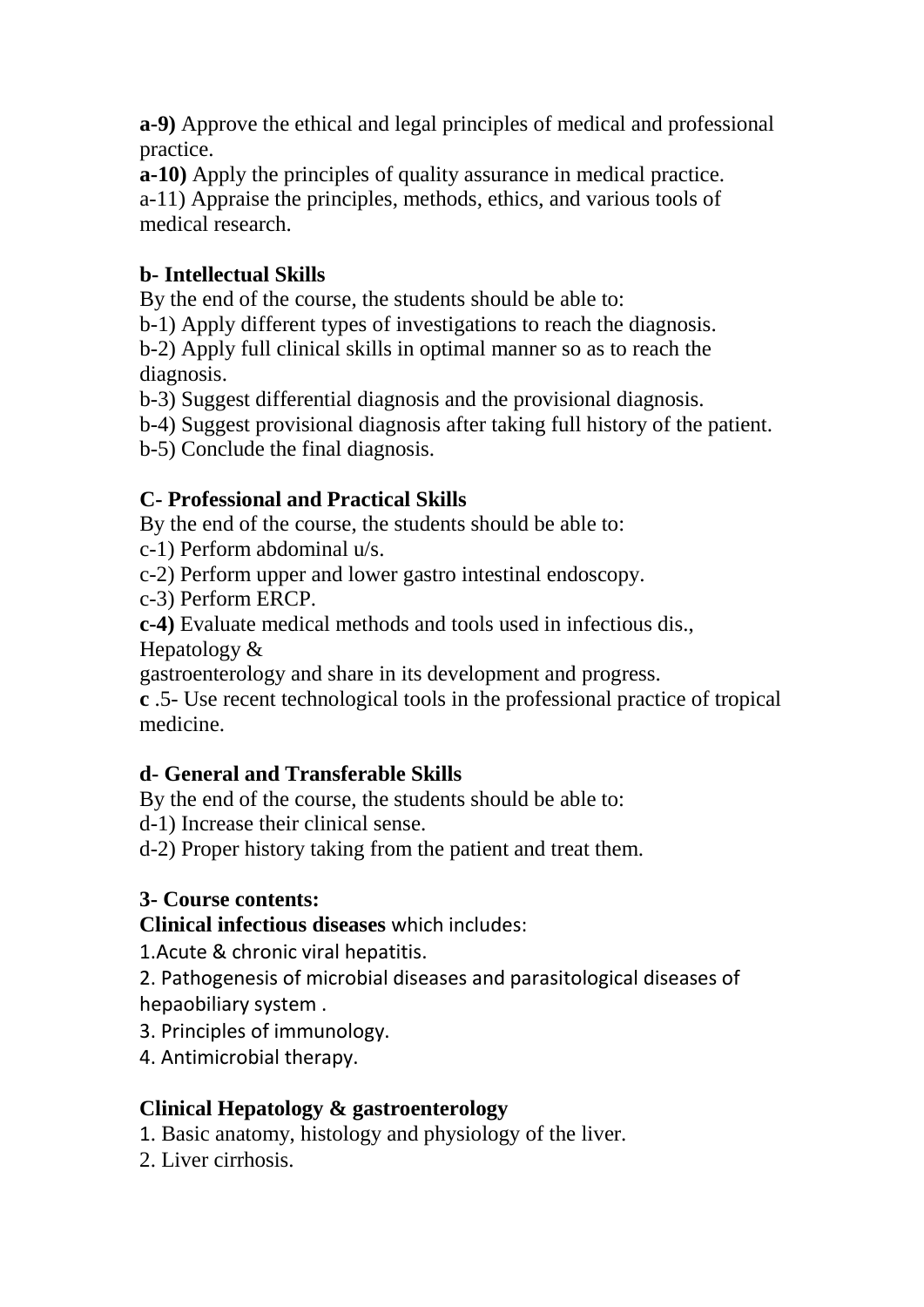3.portal hypertension

- 4. Hepatic encephalopathy
- 5. Autoimmune liver diseases.
- 6. Vascular liver diseases.
- 7. Neoplastic hepato-billiary diseases.
- 8. Diseases of the billiary tree and gall bladder.
- 9. Primary biliary cirrhosis, sclerosing cholangitis & other biliary disorders
- 10.wilson disease
- 11.Haemochromatosis
- 12.A1 antitrypsin deficiency
- 13.Liver transplantation*:*
- 1 Disorders of the esophagus and gastroesophageal junction
- 2 Peptic ulcer
- 3 Diarrhea and Dysentery
- 4 .Upper GIT bleeding
- 5. Ascites and peritoneal disease
- 6 .Inflammatory bowel disease
- **7** $\Box$  Malabsorption syndrome
- 8 $\square$  Disorders of GI motility
- $9\Box$  Focal hepatic lesions
- $10\Box$  Disorders of the pancreas.

| <b>Topic</b>                    | <b>Theoretical</b><br>hours | <b>Hours</b> for<br><b>Tutorials</b> | Laboratory/<br><b>Practical</b> | <b>Total</b> |
|---------------------------------|-----------------------------|--------------------------------------|---------------------------------|--------------|
| Clinical infectious<br>diseases | 60                          | 15                                   | 90                              | 165          |
| Clinical<br>hepatology:         | 75                          | 30                                   | 120                             | 225          |
| Clinical<br>Gastroenterology:   | 75                          | 15                                   | 90                              | 180          |
| <b>Total hours</b>              | 210                         | 60                                   | 300                             | 570          |

#### **4) Teaching and learning methods**

a. Lectures.